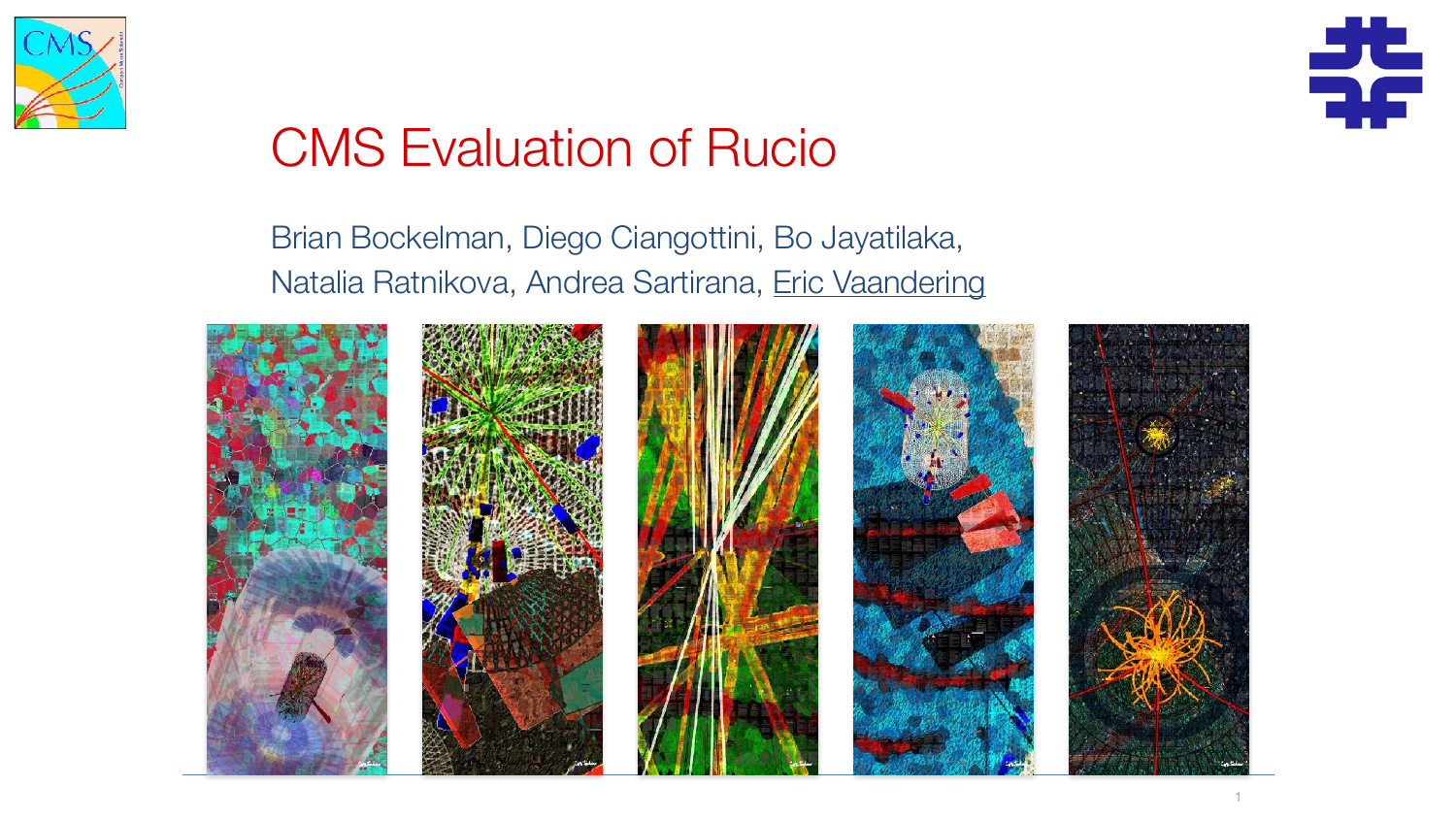



#### ■ Current statistics on our data storage and movement

- Stored on tape O(100 PB)
- Stored on disk O(50 PB)
- Production file size O(1 GB), user file size O(100 MB)
- Per day transfers ~1 PB, 1 M files (combined user, production)
- 8 sites with tape, O(50-100) with managed disk

#### ■ Currently CMS has two DM systems

- **Production data is fully managed**
- Some user data is "lightly managed" (catalogued when produced, not able to be moved)
- Some user data is completely unmanaged
- Numbers stay more or less constant for next 7-8 years, go up 50x in 2026 and beyond

- 
- 

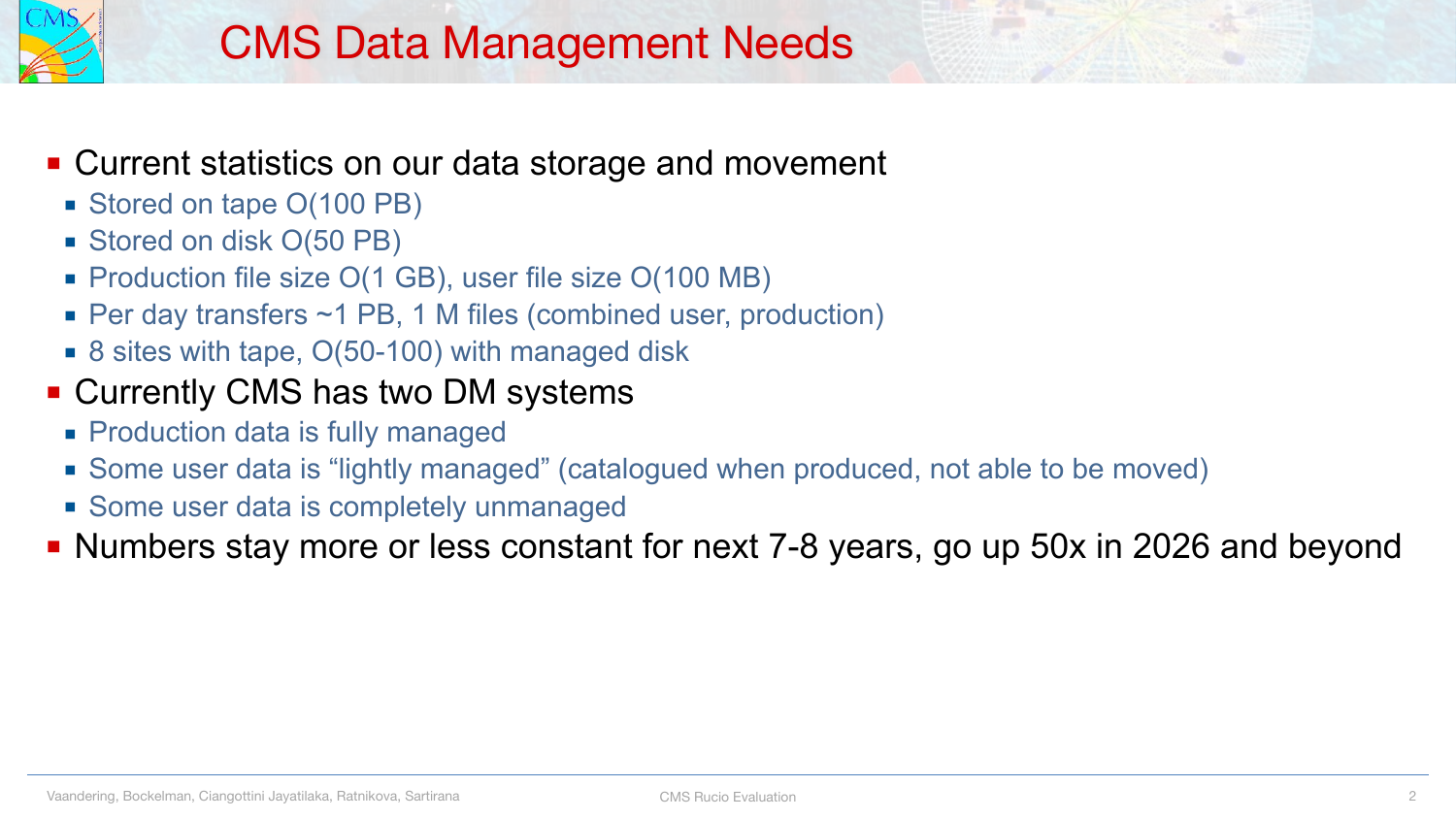



## ■ CMS data stored in a three tiered structure:

- Files target size 4 GB
- 
- 
- All 1:many maps, not many:many (unlike rucio)

### **• Primary data management is done by PhEDEx**

- Each site typically hosts a PhEDEx agent to manage its own data. Also manages local tape
- Maintains a database of the desired states (blocks at sites) and issues FTS commands to achieve it
- FTS is only one option for moving data, but ~all disk to disk is done with it
- A higher layer, Dynamo, monitors popularity of data and, based on rules, makes subscriptions to dynamically distribute popular data, cleanup unpopular
- DBS (Data Bookkeeping Service) is our meta-data catalog.
	-
	- Shares the same description of Files (including size & checksum), Blocks, Datasets with PhEDEx ■ Also stores physics metadata on the file, block, dataset level

■ Blocks - usually about 100 files, designed to be a unit that can be stored and transferred at one site ■ Dataset - some number of blocks, has a physics meaning (often stored all at a site, but no necessarily)

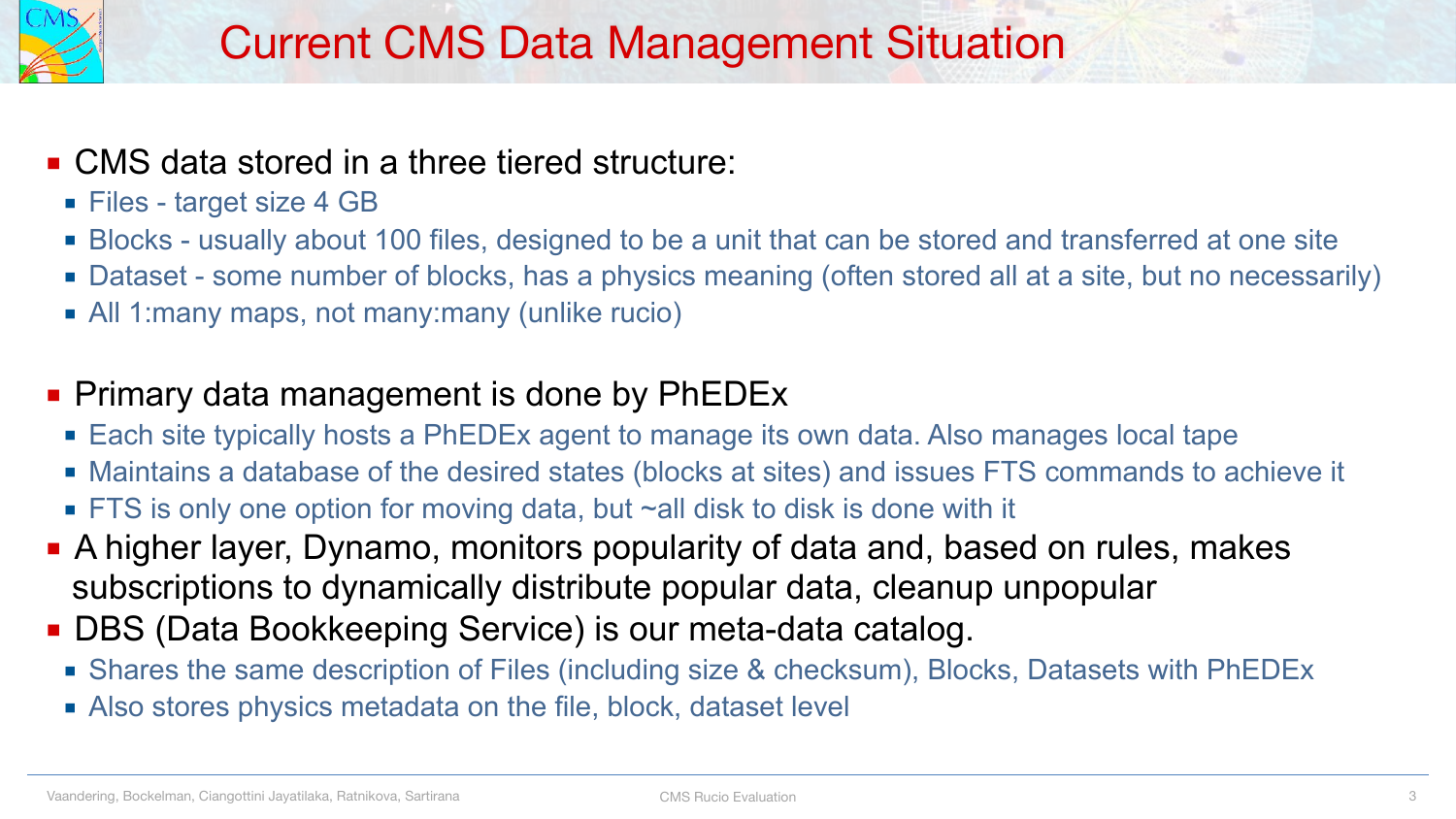



## Current CMS User Data Management

- User data is in DBS only, PhEDEx and Dynamo have nothing to do with it
- Produced at Site A, moved to Site B (user has a relationship with Site B)
	- User typically has 2 TB of storage at Site B as part of site pledge to CMS
- All done with AsyncStageOut (ASO) which is a thin layer on top of FTS
	- Considering removing even this thin layer
- Can never be moved to Site C and have that reflected in DBS
	- I've kind of lied, we have an infrequently used process to turn user data into official data
- CMS has largely given up the idea of storage for physics groups
- Some choices driven by tools, may re-evaluate if we adopt Rucio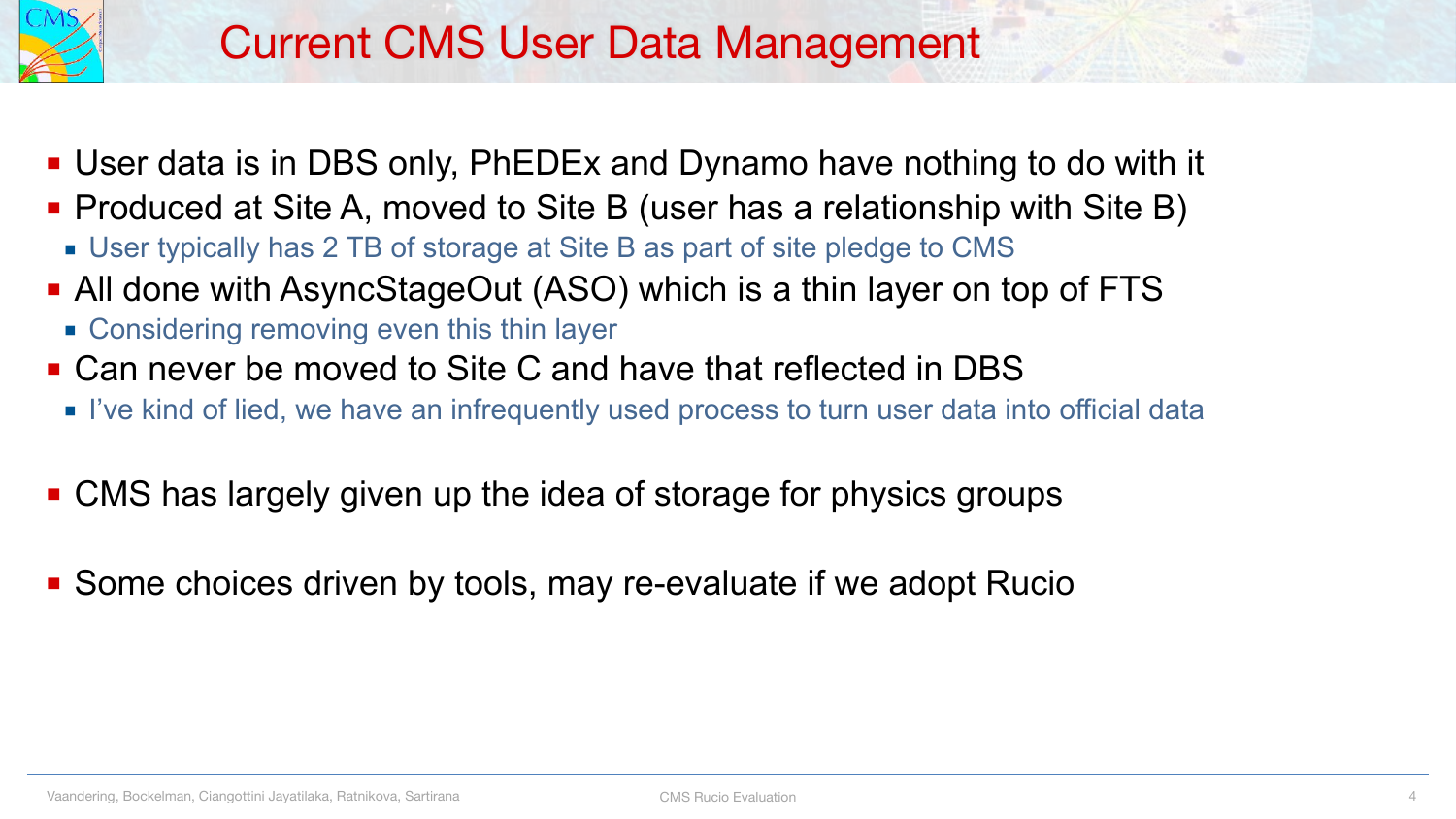



## CMS Review Process

- Two data management reviews in the last two years ■ PhEDEx is aging and we realize its lifetime is limited
	- Now on third generation of developers
	-
	-
	-
- Overly complex in functionality and operations (effort needed at every Tier2 site) ■ Written in perl and some dependencies are now abandoned ■ Re-tuning as network capabilities increase is necessary ■ No confidence PhEDEx can survive in the HL-LHC era
	- We have agreed we need to replace PhEDEx by the end of LS2 (before Run3)
- Currently exploring two alternatives:
	- In house extension of Dynamo to handle transfers and eventually the catalog
	- Evaluation of Rucio rest of this talk

### ■ Parallel and related effort by FNAL for current and future experiments

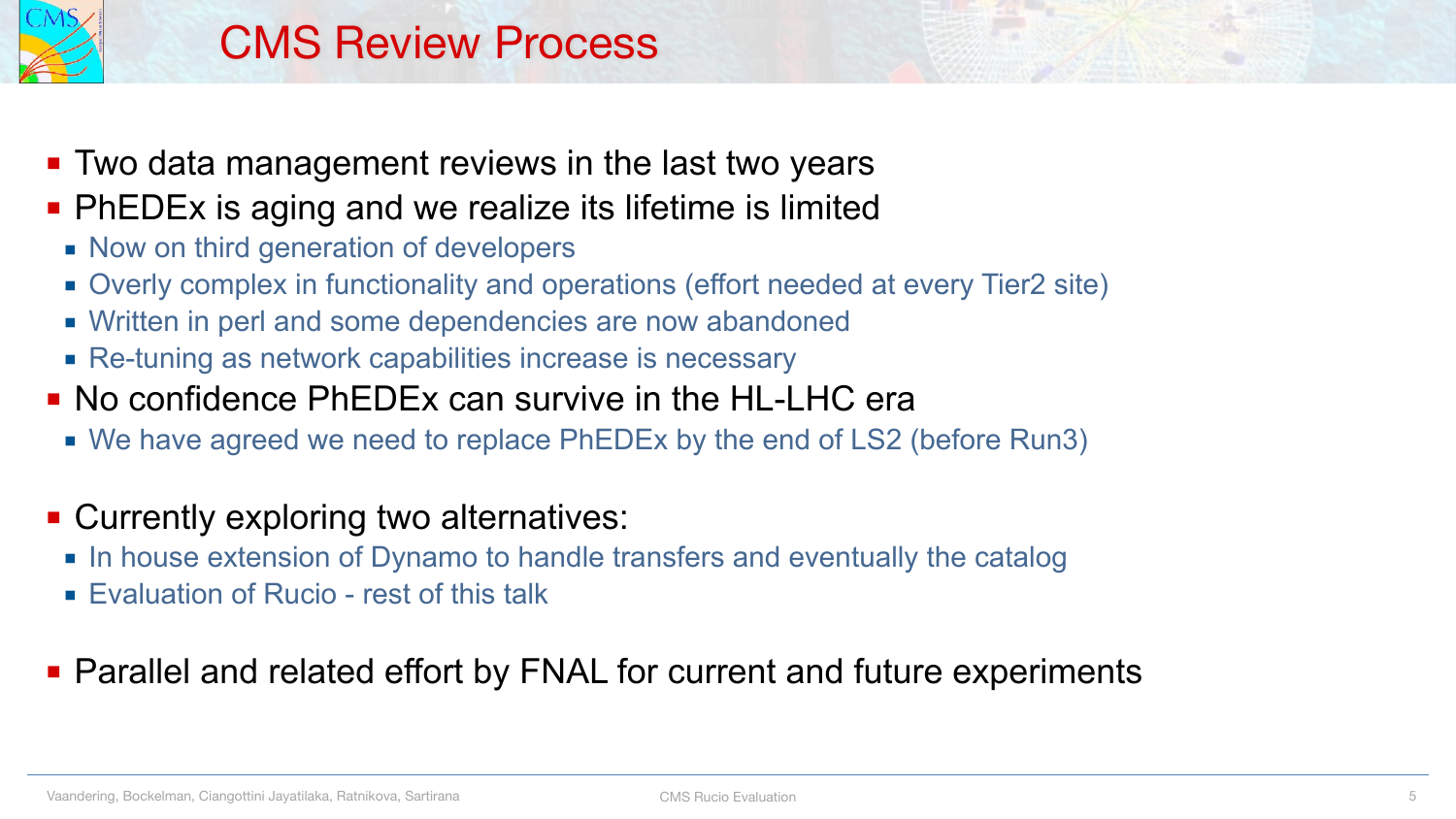- 
- thereafter
- A few people part time
- CMS models
- Currently using a server graciously provided by U Chicago
	- Working part time on setting up our own to familiarize



■ Spent some time familiarizing ourselves with subtle differences between ATLAS and





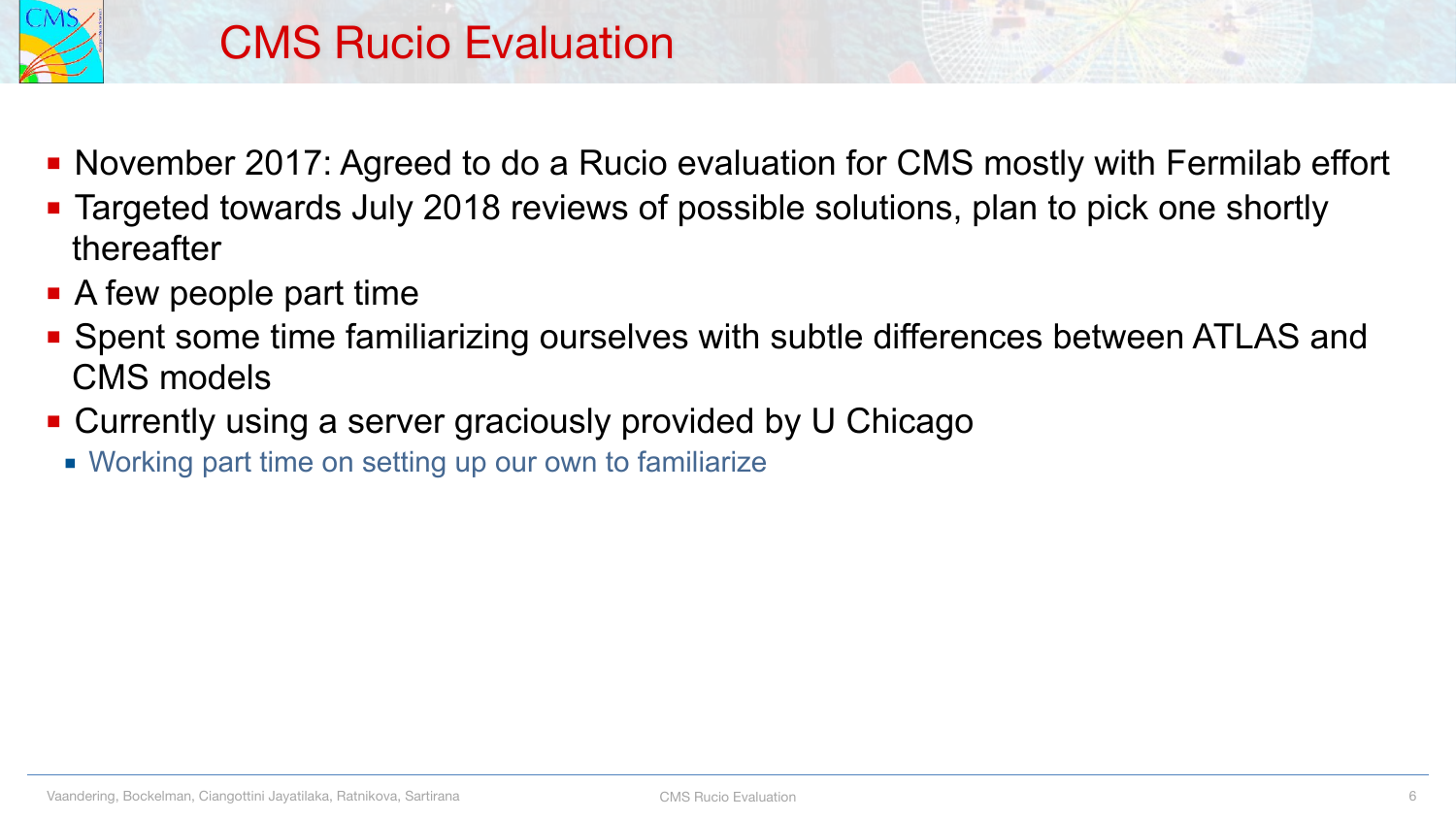



#### ■ Remember CMS has Dataset - Block - File

- Not perfect but fits OK into Rucio model:
	- ★ CMS Dataset Rucio Container
	- ★ CMS Block Rucio Dataset
- Also some differences in terms of how storage elements are thought of
- Everyone has also had to get familiar with the rucio CLI tools and concepts
- **Progress has been reasonable**
- **Execently achieved milestones:** 
	- Set up two r/o RSEs that are populated with CMS data at existing sites, about a dozen test r/w RSEs ★ Total system size: ~25 RSEs, 3.7 PB tracked, approaching 1 PB transferred
	- Small dataset transfers and distribution using rules (small scale test)
	- Transfer of 600 TB underlying event sample to NERSC HPC site
	- **Exercised deletions on rule expiry**
	- Initial investigations replacing ASO (user data) with rucio scopes
- Still to do:
	- Tape staging
	- **Example 1 Larger multi-site scale test**

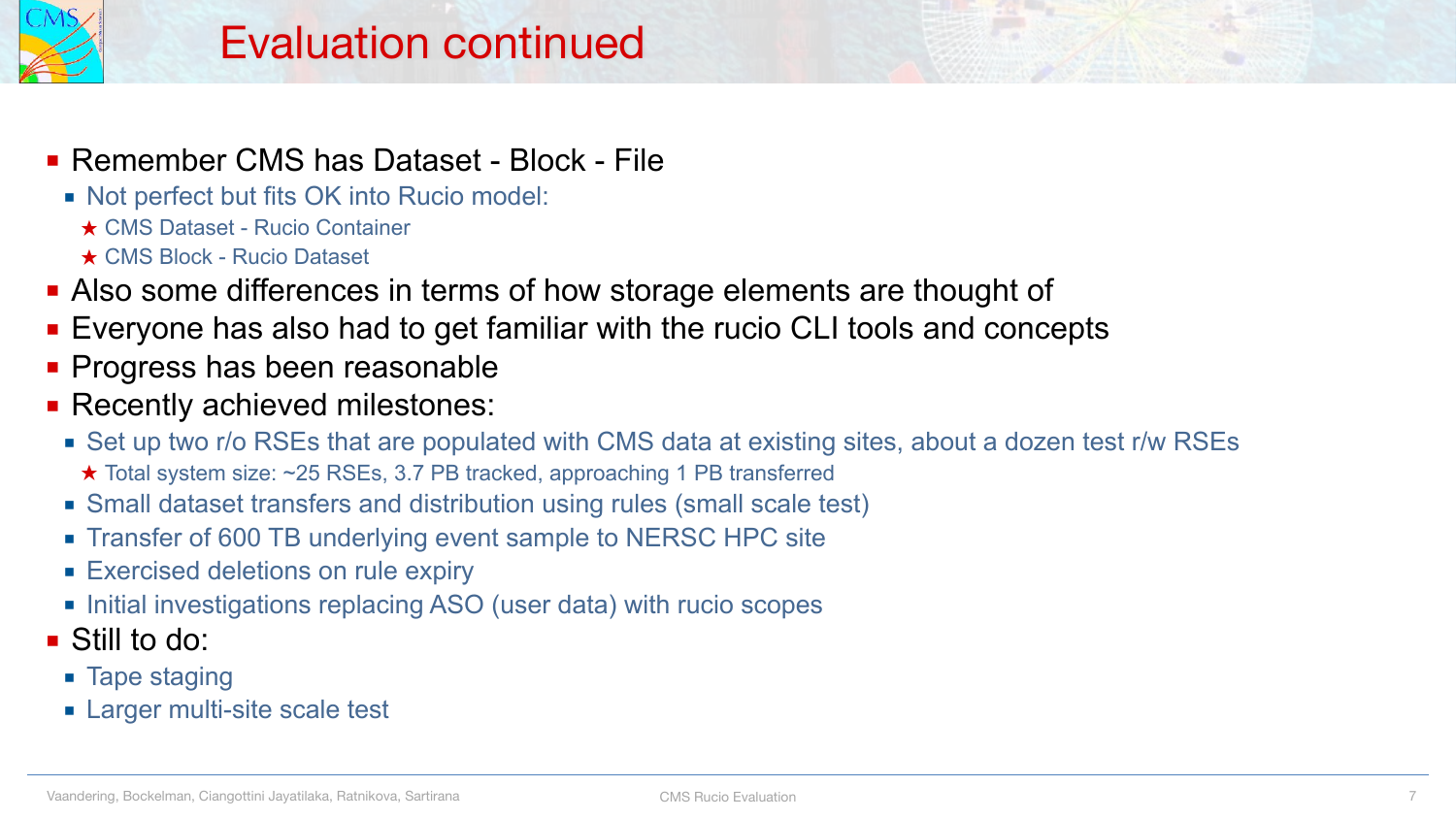#### FTS Transfers (LAST 30 DAYS)





## Transferring 600 TB dataset





v Volume Statistics

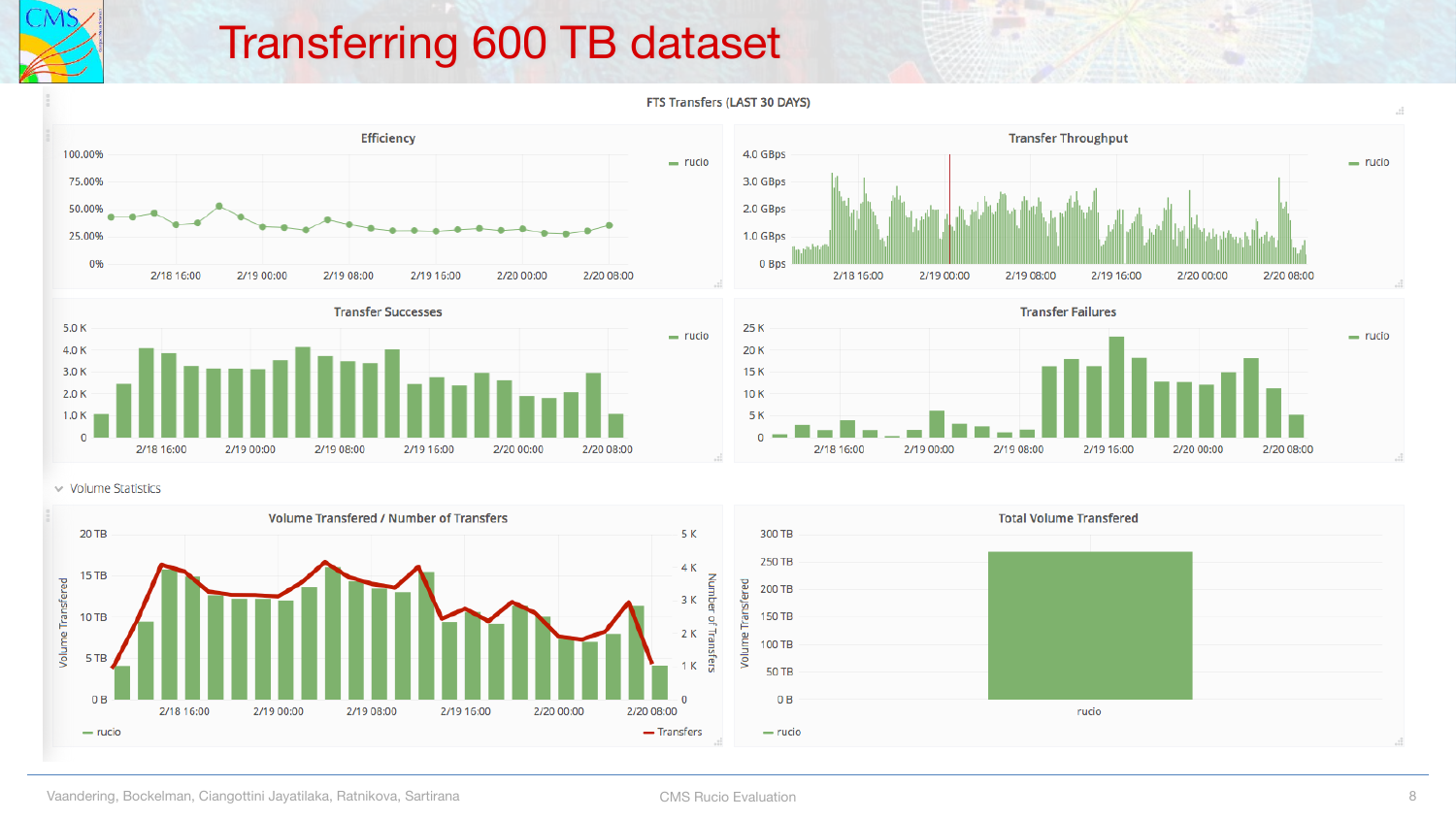- WebUI
- Model for operations, including debugging
- Model for interfacing popularity-generated rules
- LFN to PFN mapping function that replicates the real situation ★ Some sites are simple, some complex
- CMS gave up on "scopes" sometime back (e.g. physics groups no longer manage their own data). ★ Not a problem, use a single scope and only use others for limited purposes









## Interaction with developers

- So far our interactions have been extremely positive. Almost all differences between CMS and ATLAS models have been addressed with new development
	- Lots of time spent by both groups understand each other's models
- Recall that CMS has O(200 PB) of existing data. Any transition needs to work with CMS data as is, not physically copying into new system with new names
- We now have submitted multiple pull requests to Rucio and had them accepted quickly
	- Special characters in CMS datasets: / and # (special in REST interface)
	- Fine grained control over physical and logical file names
	- CMS does not use space tokens

#### ■ Still to come